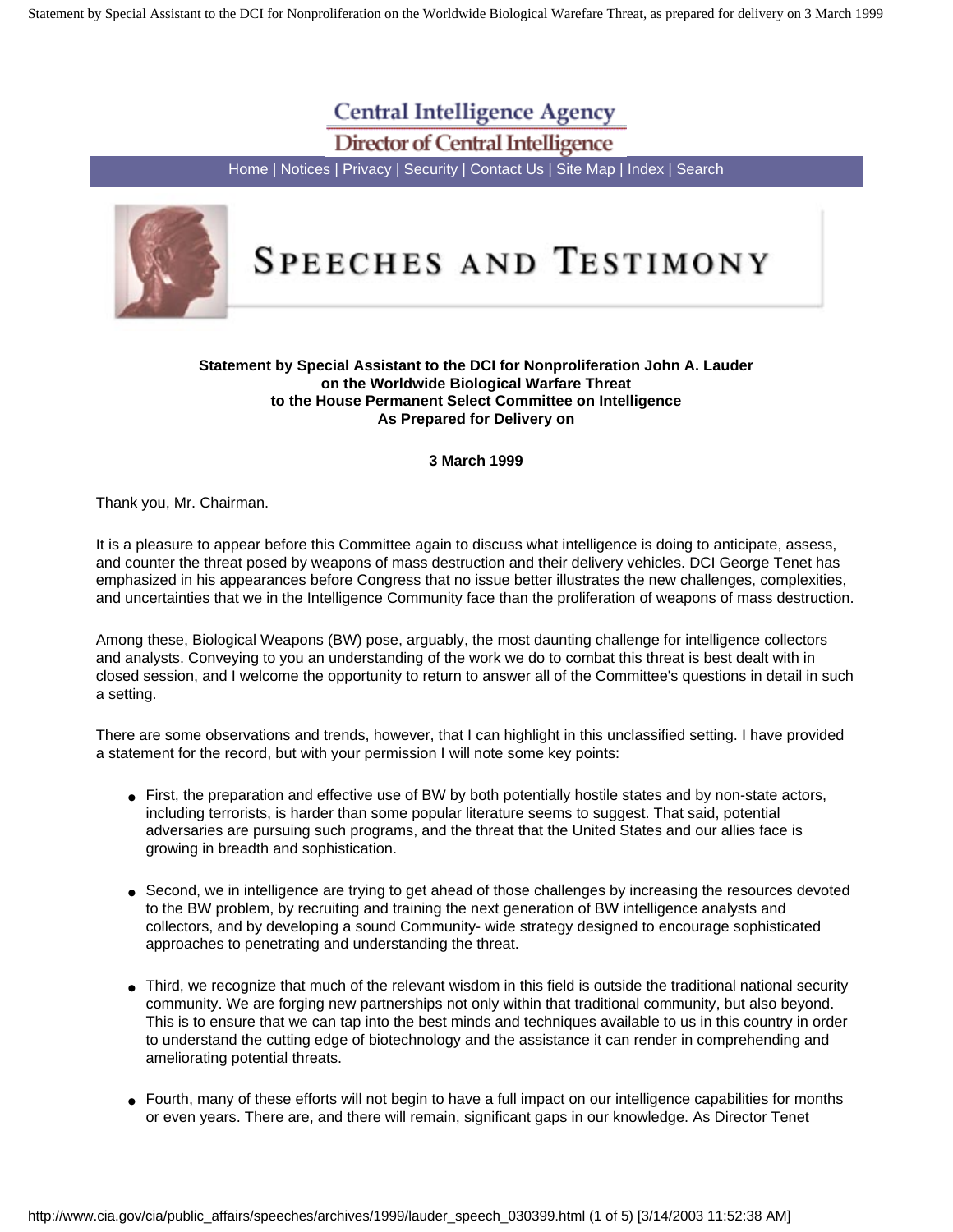pointed out in his worldwide threat testimony, there is a continued and growing risk of surprise.

#### **Sources of the BW Threat: State Actors**

The development, possession, and use of BW weapons are banned by domestic law and international treaty. The United States and other concerned governments are working hard to combat proliferation. Nonetheless, the number of players possessing or seeking to clandestinely acquire biological weapons is substantial.

About a dozen states, including several that are hostile to Western democracies-Iran, Iraq, Libya, North Korea, and Syria-now either possess or are actively pursuing offensive BW capabilities for use against their perceived enemies, whether internal or external.

- Some countries are pursuing an asymmetric warfare capability and see biological weapons as a viable means to counter overwhelming US conventional military superiority.
- Several states are also pursuing BW programs for counterinsurgency use and tactical applications in regional conflicts, increasing the probability that such conflicts will be deadly and destabilizing.

As an example, let us look briefly at Iraq's BW program.

- Initiated in 1985, the program rapidly escalated from research and development to production and weaponization, constituting a potential threat to allied forces during the Gulf War.
- After four-and-one-half years of claiming that it had conducted only "defensive research" on biological weapons, Iraq finally admitted in 1995 that it had produced a half million liters of BW agents, such as anthrax, botulinum toxin, and aflatoxin.
- The United Nations' Special Commission (UNSCOM) believes that Iraq produced substantially greater amounts - three to four times greater.
- We are concerned that Baghdad retains a small BW weapons capability and may resurrect a robust offensive BW program within weeks if there is no viable inspection regime in place.

# **Sources of the BW Threat: Non-State Actors**

Beyond state actors, there are a number of terrorist groups seeking to develop or acquire BW capabilities. This biological threat, to include some poisons, is growing. Some such groups-like Usama bin Ladin's-have international networks, adding to uncertainty and the danger of a surprise attack.

There are fewer constraints on non-state actors than on state actors. Adding to the unpredictability are the "lone militants," or the ad hoc groups here at home and abroad who may try to conduct a BW attack.

#### **An Expanding Threat**

One disturbing trend that numbers alone do not reveal is that BW programs are becoming more dangerous in a number of ways.

First: As deadly as they now are, BW agents could become even more sophisticated. Rapid advances in biotechnology present the prospect of a wholly new array of toxins or live agents that will require new detection methods and preventative measures, including vaccines and therapies.

Researchers are exploring different ways to use BW, including mixtures of slow- and fast- acting agents, and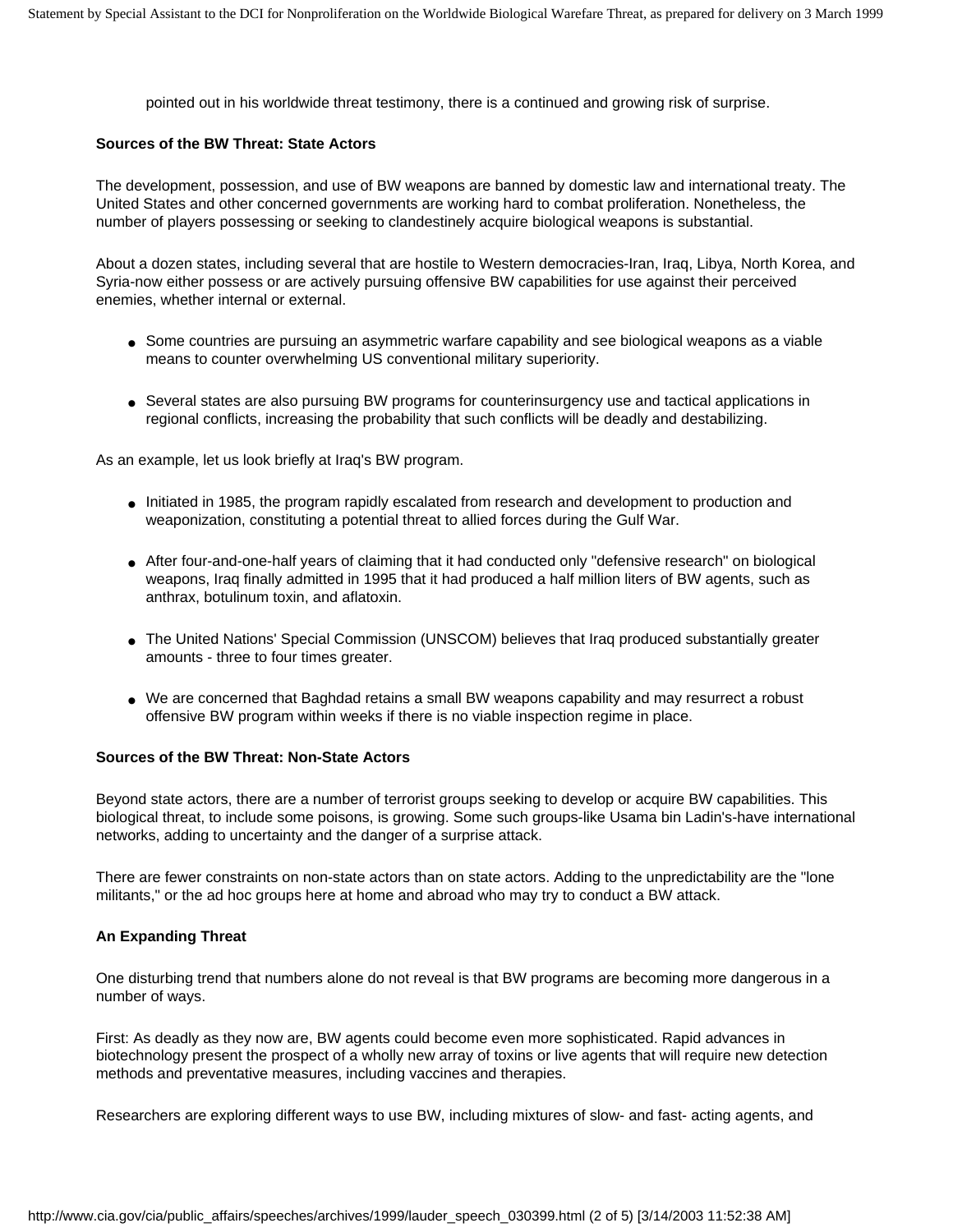"cocktails" with chemical agents.

Gains in genetic engineering are making it increasingly difficult for us to recognize all the agents threatening us. Also, BW attacks need not be directed only at humans. Plant and animal pathogens may be used against agricultural targets, creating potential economic devastation.

Second: BW programs are becoming more self-sufficient, challenging our detection and deterrence efforts, and limiting our interdiction opportunities. Iran is a case in-point. Tehran-driven in part by stringent international export controls-has set about acquiring the ability to produce domestically the raw materials and equipment needed to support indigenous biological agent production.

Third: Countries are taking advantage of denial and deception techniques, concealing and protecting BW programs. Concealment is relatively simple with BW because of its overlap with legitimate research and commercial biotechnology.

Even supposedly "legitimate" facilities can readily conduct clandestine BW research and can convert rapidly to agent production, providing a mobilization or "breakout" capability. As a result, large stockpiles of BW munitions simply may not be required in today's BW arena.

Fourth: Advances are occurring in dissemination techniques, delivery options, and strategies for BW use. We are concerned that BW-capable countries are acquiring advanced technologies to design, test, and produce highly effective BW munitions and sophisticated delivery systems, such as cruise missiles and short-range ballistic missiles.

● I should add that, while popular culture can explore the potential BW threat, actually developing and using an effective biological weapon poses certain technological challenges-a detailed discussion of which is probably not appropriate in today's open forum. However, let me provide one example that I believe illustrates my point. The Aum Shinrikyo-before its relatively successful 1995 sarin attack on Tokyo's subway-failed in at least three apparent attempts to carry out biological attacks probably because of poor dissemination.

Two other phenomena complicate the problem. First, scientists with transferable know- how continue to leave the former Soviet Union, some potentially for destinations of proliferation concern. And, second, the struggle to control dual-use technologies only gets harder. A few individuals are ready to take advantage of this and are ready to transform opportunities for human betterment into threats of human destruction.

We are concerned that Russia's current economic woes could exacerbate the "brain drain" problem. By importing talent and buying technology, state and non-state actors can make dramatic leaps forward in all the areas I just mentioned, including the development of new agents and delivery systems, a much earlier achievement of indigenous capabilities, and more sophisticated denial and deception techniques. In short, bad actors can purchase the invaluable advantage of "technological surprise." As you know, plugging this brain drain and helping to provide alternative courses for the former Soviet Union's WMD infrastructure are key goals of US nonproliferation policy, as well as a variety of US and international cooperation programs with Russia and other former Soviet states. We should also note in this context the importance of international norms against the pursuit of biological weapons, such as those embodied in the Biological Weapons Convention.

Regarding the dual-use problem: The same technology that is used for good today, can, if it falls into the wrong hands, be used for evil tomorrow. The overlap between BW agents and vaccines, and between nerve agents and pesticides is, as you know, considerable. The technologies used to prolong our lives and improve our standard of living can quite easily be used to cause mass casualties. BW technology is, in part, widely available because all societies have a legitimate need for the biotechnology on which it is based.

I would offer one footnote on the difficulty of assessing the threat from biological weapons today: Intelligence is all about ascertaining not only the capabilities, but also the intentions of one's adversaries. Because of the dual utility of the technology and expertise involved, the actual BW threat is in fact tied directly to intentions. Getting at this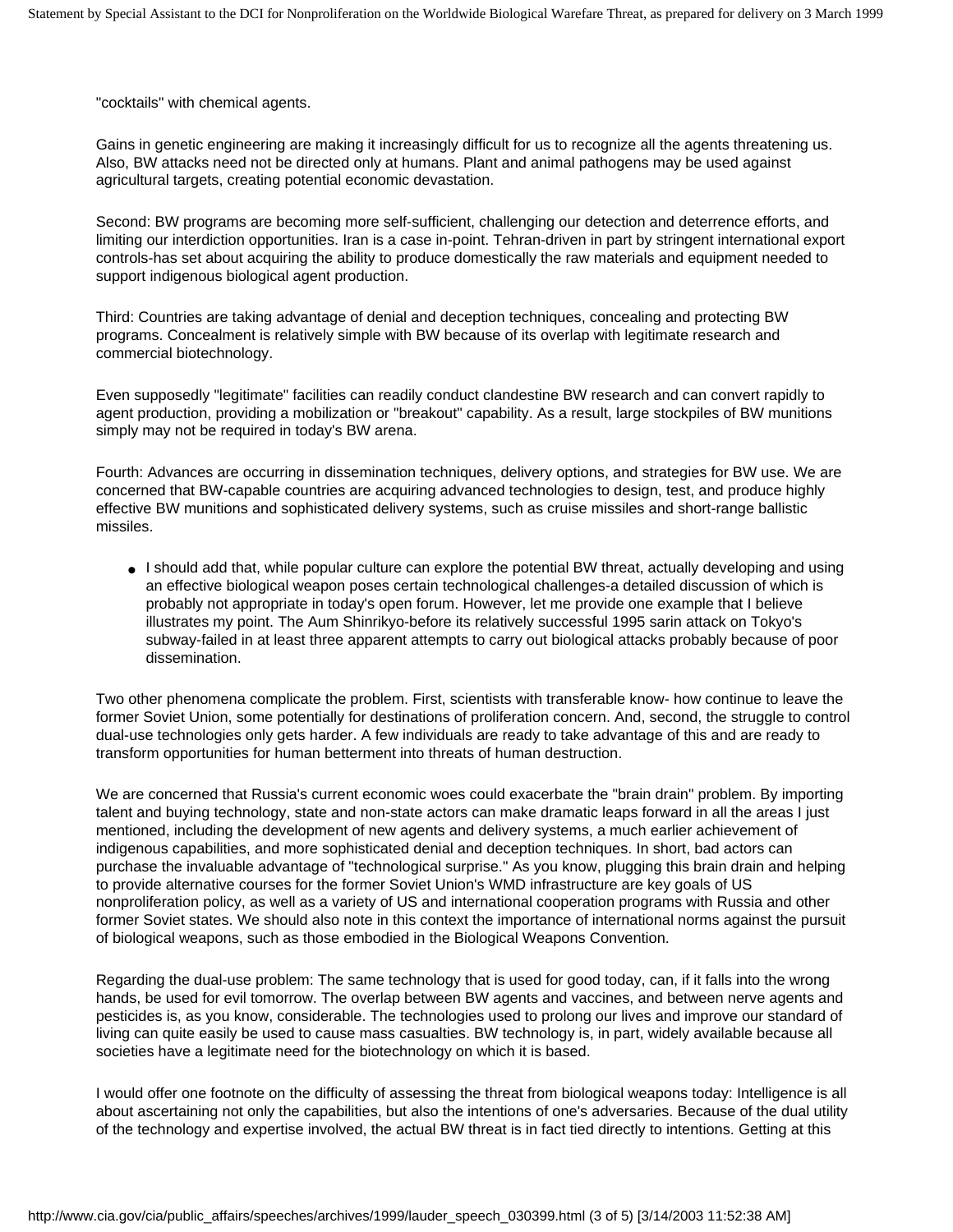intent is the hardest thing for intelligence to do, but it is essential if we are to determine with certainty the scope and nature of the global biological warfare threat.

#### **The Intelligence Community Response**

Let me now get to what the DCI likes to refer to as "the meat in the sandwich" and say a few words about what the Intelligence Community is doing to address the global BW proliferation problem and to use our available resources in the best way possible.

An important step in boosting the Intelligence Community's WMD nonproliferation efforts across the board occurred a little more than a year ago, when the DCI reorganized the nonproliferation intelligence community and increased the size of the Nonproliferation Center:

- He appointed me to be his Special Assistant for Nonproliferation and Director of his Nonproliferation Center (NPC) to oversee the US Intelligence Community's efforts. Specifically, he charged me with improving coordination and communication, empowering me with the means to lash up the nonproliferation community to better meet the growing need for intelligence on weapons of mass destruction programs.
- The DCI significantly increased the size of the Center. Nearly all of the analysts in CIA's Directorate of Intelligence who were covering biological and chemical weapons, all of the proliferation specialists dealing with missiles and nuclear technology, and all of the analysts investigating the proliferation supplier networks were brought into NPC. A major reason for increasing the size of the Center was to provide a critical mass of experts to grow and nurture the next generation of BW and CW analysts and collectors.

Speaking of the "next generation," a top strategic priority for NPC, and all of us in the nonproliferation intelligence community, is analysis--especially the steps needed to promote analytical depth and expertise. We have a strong front line, but we need a deeper bench. To that end, we are adding significant numbers of analysts and taking innovative measures to help these analysts cope with the fire hose of information that is out there. Our future effectiveness will rest heavily on taking new directions in information technology and information management.

I would note, also, that it would be impossible and inadvisable to try to put all of the IC's resources on this issue within a single center, given the sheer breadth of the nonproliferation issue. The strength of the Community's nonproliferation effort depends not just on the success of the DCI Nonproliferation Center, but on our ability to forge effective partnerships with a variety of organizations. This is particularly true for the analysis of biological weapons, where the steps we have taken include:

- Our enticement last fall of one of the leading virologists in the United States to start work as the DCI's Senior Science and Technology Advisor for Nonproliferation.
- Through the efforts of this individual, we have assembled an outside Panel of outside top scientists, technical administrators, and senior individuals from academia, private industry, the national labs, the military, and the public health services to give strategic advice to the DCI.
- We are increasing representation from DIA, FBI, NSA, NIMA, the Air Force, Navy, and other agencies throughout the Center's operations and management, while also increasing the rotation of NPC analysts out into the Community.
- We are developing new tools and new approaches for analysts that are beginning to bear fruit. We are employing new funds and seeking new opportunities to combat proliferation across the board, including seeking the help of outside experts to attack the issue of proliferation surprise.
- And, we are enhancing cooperation within the Intelligence, Policy, Defense, Law Enforcement, and Public Health Communities to counter nuclear, biological, chemical, and even radiological terrorism.